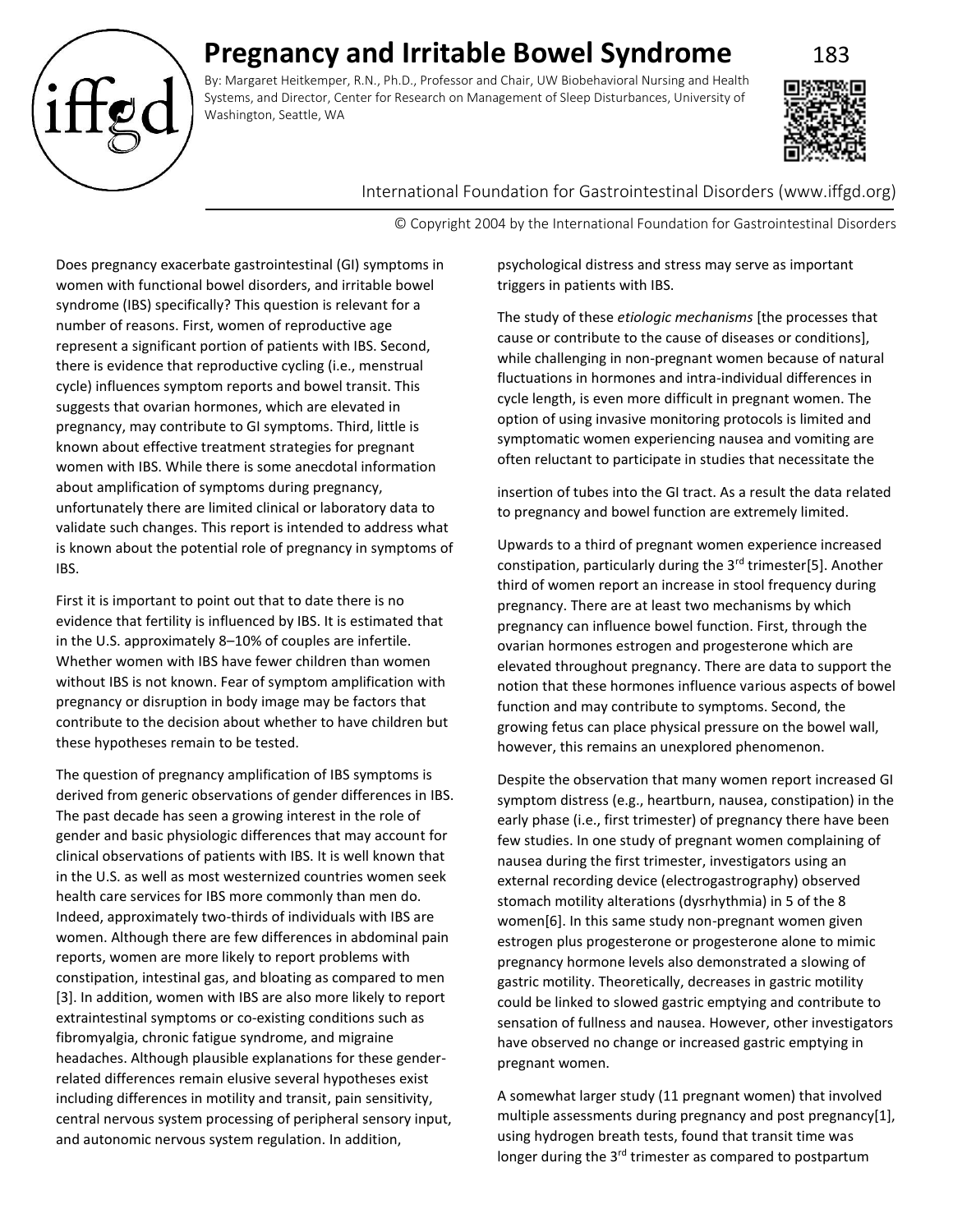observation. Interestingly the women reported more symptoms of *dyspepsia* during the first trimester when no differences in transit time or gastric emptying were noted. The fact that transit was decreased in the  $3<sup>rd</sup>$  trimester but not the 1<sup>st</sup> raises the suggestion that differences were related more to physical factors (i.e., fetal growth) rather than hormone levels.

Progesterone and estrogen have been implicated in motility disturbances. The increased report of dyspepsia during the first trimester is ascribed to progesterone, which is thought to have a direct relaxation effect on the lower esophageal sphincter. In a recent review Richter outlines strategies for management of pregnancy-related dyspepsia beginning with a *step-up approach*[4]. Whether women with IBS (diagnosed by the presence of abdominal pain and alterations in bowel patterns) have increased dyspepsia or nausea and vomiting during the  $1<sup>st</sup>$  trimester is not known.

There have been relatively few studies of pregnancy using animal models. Most animal studies have focused on specific effects of estrogen and progesterone on bowel wall muscle contractility. Taken together these studies demonstrate that gastric emptying and intestinal transit are decreased in rats in which the ovaries are removed (ovariectomized) when treated with estrogen, progesterone, or the combination of both as compared to controls. While estrogen and progesterone may influence bowel function, the question is what is the precise mechanism (e.g., via neural elements, enterochromaffin cells in the GI tract, or direct effects) on gut smooth muscle. At the same time, other pregnancy-related hormones such as relaxin may also contribute to decreasing intestinal transit.

It remains to be determined whether women who prior to pregnancy had constipation predominant symptoms are likely to experience an increase in symptoms related to overall slowing of transit associated with pregnancy. At the same time it could be asked whether women with diarrhea-predominant symptoms experience an improvement in symptoms during pregnancy.

Less is known about how estrogen and progesterone might modulate (decrease) pain sensitivity. Non-pregnant women have heightened somatic (skin and muscle) and visceral (intestinal) sensitivity relative to men. However, during pregnancy elevations in circulating levels of estrogen and progesterone produce gestational *antinociception* (increased tolerance to pain). This conclusion is based on a series of experiments with pregnant, pseudopregnant, and ovariectomized hormone treated animal models. These pain tolerance changes are related to changes that occur in spinal processing of sensory input from the periphery to the central nervous system. Such results would suggest that pain sensitivity would be reduced during pregnancy, perhaps reducing the severity of abdominal pain. However, there is little research related to IBS to determine whether abdominal pain sensitivity is diminished during pregnancy.

For many women pregnancy is a time of heightened stress and this may exacerbate underlying psychological distress conditions such as anxiety and depression. Again this is an area which remains poorly understood and in need of study.

## **Management**

Non-drug therapies for IBS including education, reassurance, and relaxation therapy are important steps in management of IBS symptoms during pregnancy. Understanding that slowed intestinal transit occurs during pregnancy for some women may help to alleviate associated anxiety over constipation. Non-drug therapies have been tested in non-pregnant women and found to be effective in reducing distress and possible symptom triggers. Dietary changes can also be considered safe for pregnant women. This might include additional fiber (e.g., fruits, vegetables, and grains) in those with inadequate fiber intake and reduction of gas-producing foods (e.g., beans, cabbage, legumes, cauliflower, broccoli, lentils, and Brussels sprouts) to reduce abdominal discomfort. Castor oil as a laxative should be avoided during pregnancy because of concerns related to premature uterine contraction[5]. Saline hyperosmotic cathartics can also cause problems secondary to sodium and water retention.

Current drug therapies for IBS are focused on specific symptoms or symptom complexes such as constipation, diarrhea, bloating, and abdominal pain. These therapies have been tested in non-pregnant subjects and thus their efficacy in pregnant women remains essentially unknown. At the same time concerns for fetal development and adverse maternal effects limit use of drugs for pain and diarrhea management. Similarly women should be instructed to avoid herbal therapies for IBS symptoms because many remain untested.

## **Summary**

In summary there is no scientific evidence to suggest that women with IBS are more likely to be infertile, have difficulties with pregnancy, or experience adverse outcomes related to their pregnancies. In addition there is no evidence that symptoms are worse following delivery. During pregnancy there are changes in bowel function (relaxation of lower esophageal sphincter and decreased intestinal transit) that are likely linked to increases in reports of heartburn and constipation. Such changes are likely associated with elevations in circulating levels of estrogen and progesterone.